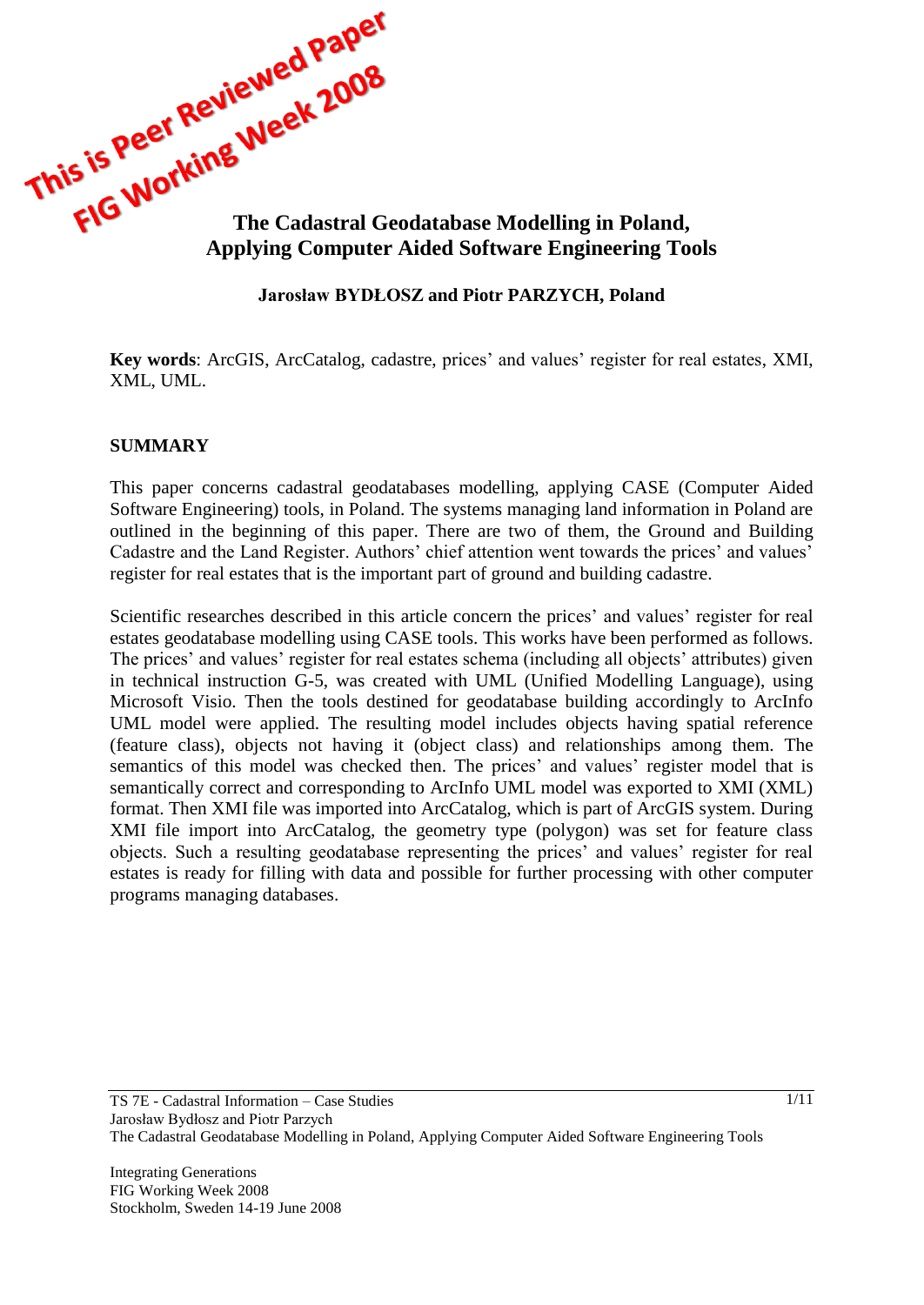# **The Cadastral Geodatabase Modelling in Poland, Applying Computer Aided Software Engineering Tools**

### **Jarosław BYDŁOSZ and Piotr PARZYCH, Poland**

#### **1. SYSTEMS OF REAL ESTATES INFORMATION REGISTRATION IN POLAND**

Nowadays, there are two systems for real estates data collecting in Poland. They are the Land Register and the Ground Cadastre. The polish Land Register captures, keeps and reveals information concerning legal objects. This information generally concerns description and designation, rights, rights established for somebody else's thing and receivables (including mortgage). The Land Register's objects in Poland are mainly real estates.

The Ground and Building Cadastre, first of all consists of cadastral objects' spatial description, its attributes, values and corresponding official documents. The cadastral objects are land parcels, buildings and flats (if independent estates). The most common cadastral objects are land parcels. For parcels, apart from spatial description, there are data concerning land use type and soil class. For buildings, there are data concerning its functions, technical parameters and references to parcels on which the building is situated. For flats, there are also specifications of rooms belonging, area and references to building the flat is situated in.

The data that make the Ground and Building Cadastre in Poland are basis for spatial planning, tax calculations, real estates' identification in the Land Register, public statistics, real estates management and European Union subsidies for agricultural and horticultural production.

General rules for surveying and cadastral works are defined by The Act – Surveying and Mapping Law [Act, 1989]. Chapter number four of this act concerns ground and building cadastre. The outlines concerning cadastre including the prices' and values' register for real estates (RCiWN) are defined by The Order of Ministry of Regional Development and Buildings [Order, 2001]. The detailed outlines for establishing and managing cadastre are given in The Technical Instruction G-5 [Instruction, 2003].

### **2. THE PRICES' AND VALUES' REGISTER FOR REAL ESTATES**

The prices' and values' register for real estates (RCiWN) is the part of ground and building cadastre. According to the order of ministry of regional development and buildings, county chief is in charge of prices' and values' register for real estates. Real estates' prices derive from authenticated deeds. Real estates' values established by estates' expert come from valuation records, for its extracts are sent to cadastre.

The following data are recorded in the prices' and values' register:

- Real estate's address,
- Numbers of parcel being estate's components,

 $2/11$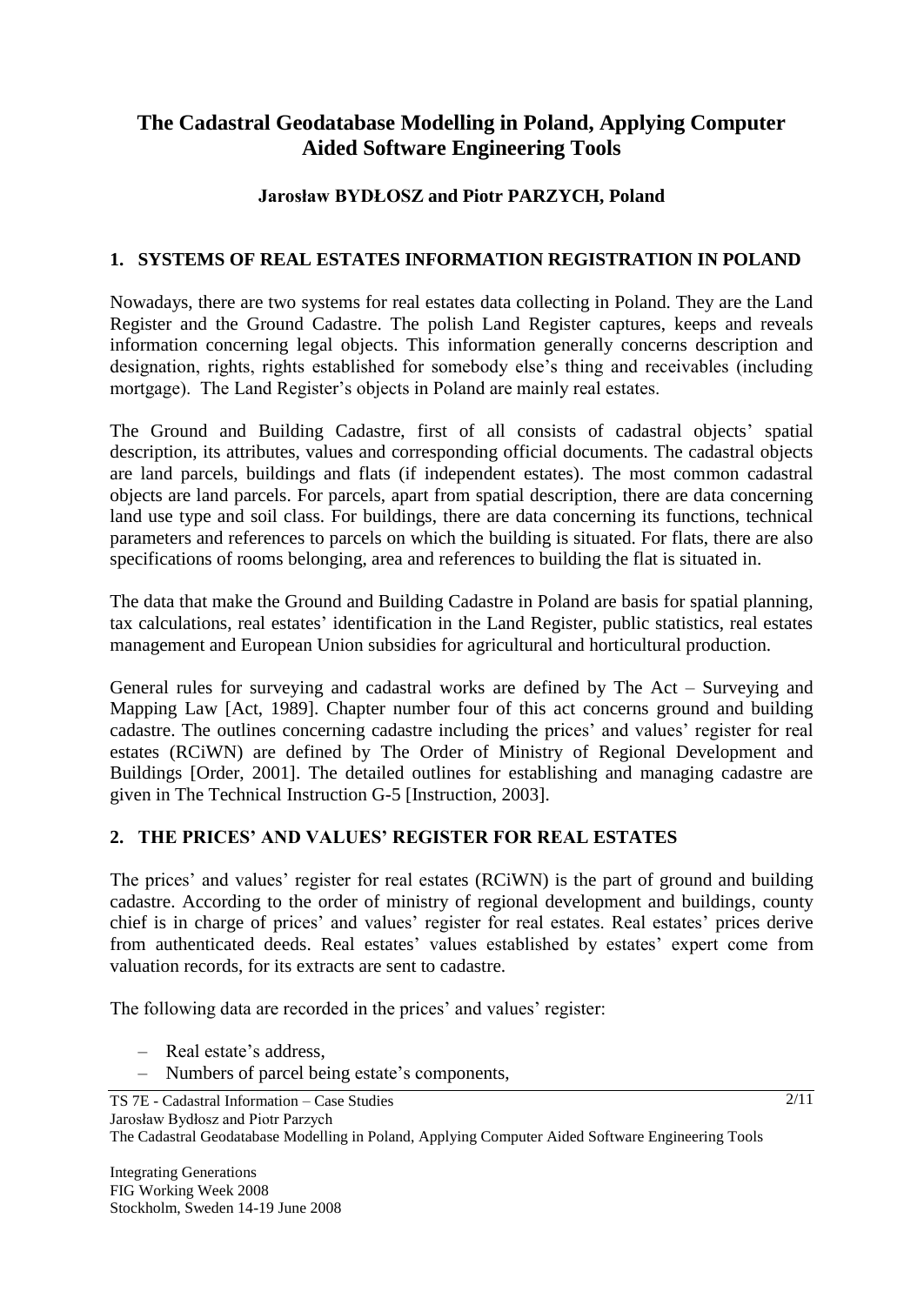- Estate's type,
- Estate's area,
- The date of authenticated deed signing or the date of real estate valuation,
- Other data concerning real estates.

The technical norms of establishing and managing of prices' and values' register for real estates are comprised in technical instruction G-5. According to instruction G-5, the main source data for register's values' records are extracts from valuation records – mentioned in The Act – in case of Real Estates' Management [Act, 1997]. The master maps, technical infrastructure cadastre, local spatial plans are additional data sources for prices' and values' register. The technical instruction G-5 also defines the detailed range of information managed in the register's prices' records, register's objects description and its data structure in SWDE format [Bydłosz, Parzych, 2007].



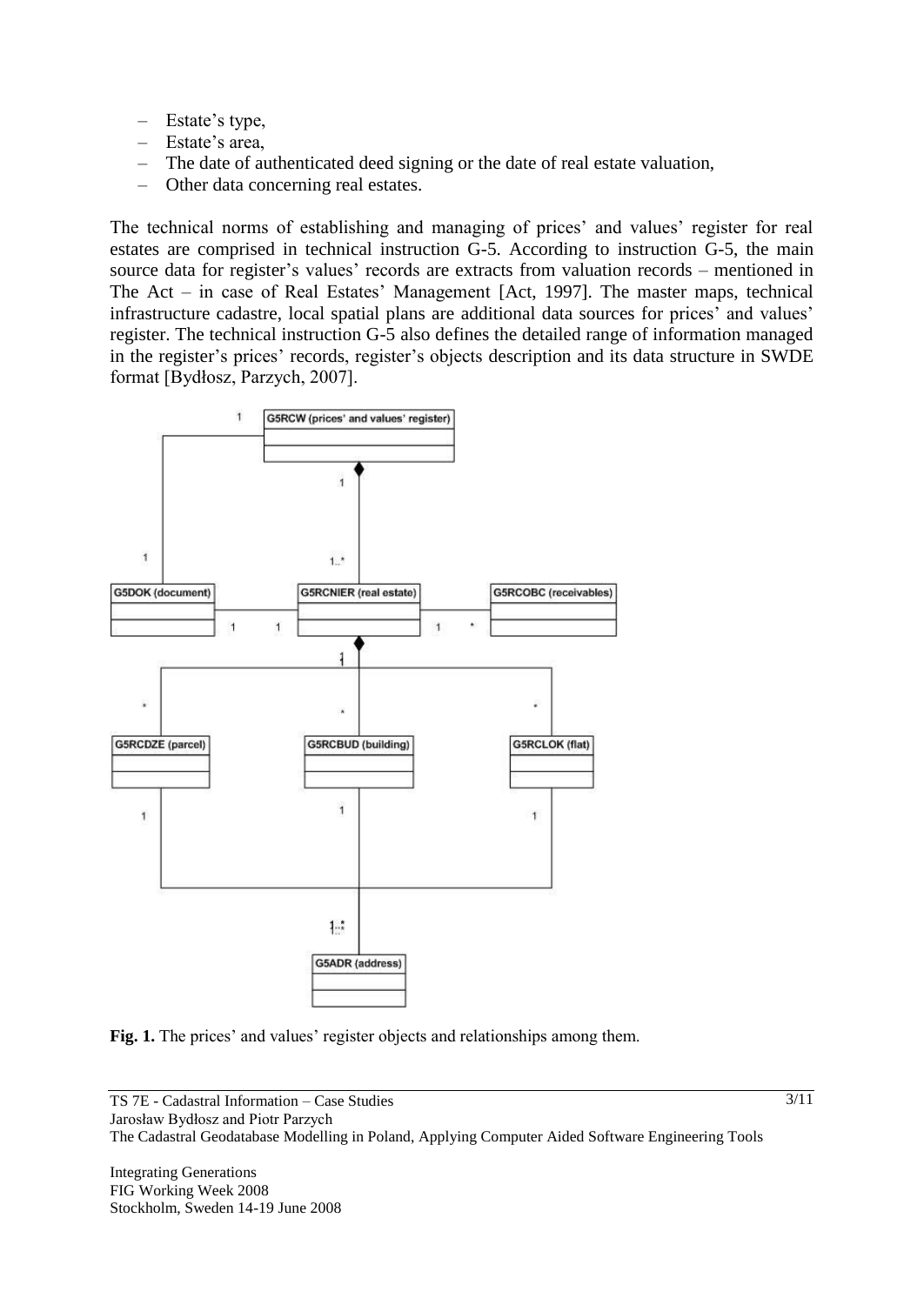As it is mentioned above apart from information concerning real estates' location and ownership, the prices' and values' register for real estates not only includes information on estates' technical and functional parameters (for buildings and flats), but estates' transaction prices and estimated values as well.



The general strategy for using UML and CASE tools to design and create your geodatabase involves using UML to define all of the schema for the geodatabase, generating that schema, then populating the schema with data.

**Fig. 2.** The schema of geodatabase creating, applying CASE tools (Perencsik, 2004).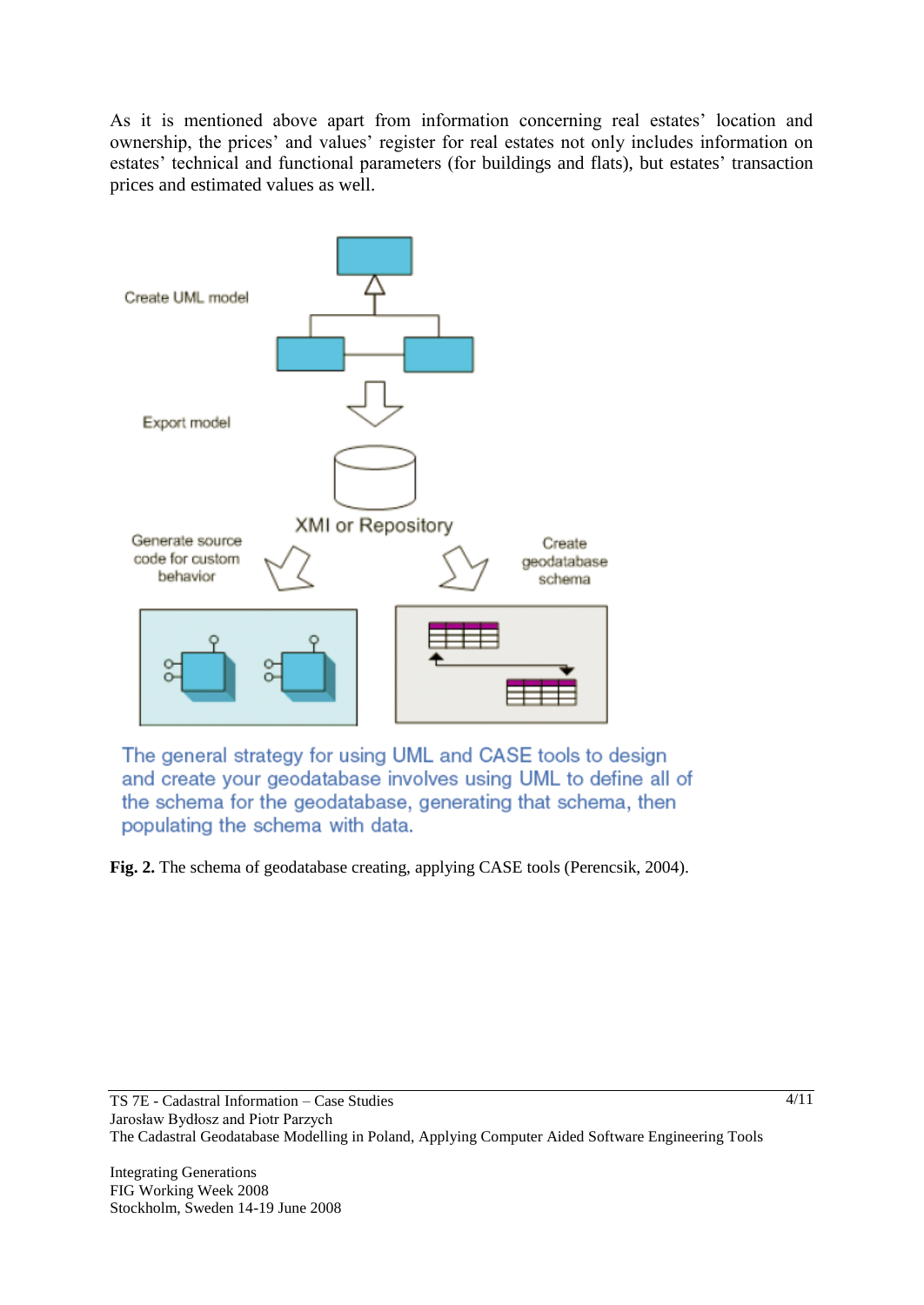The relationships among the prices' and values' register objects are shown at fig.1. The attempt of the prices' and values' register modelling was made in this work. It was performed applying Computer Aided Software Engineering (CASE) tools. The procedure of such a modelling described in [Perencsik, 2004] was applied there (fig. 2). The modelling overall procedure consists of three following stages:

- The register's database schema in UML notation building,
- The database export into XML/XMI format, including model check,
- The database automatic creation.

#### **3. THE PRICES' AND VALUES' REGISTER DATABASE IN UML NOTATION**

UML (Unified Modelling Language) is a graphic modelling language enabling real world's object-oriented visualisation and documentation. UML is used for different systems' description in various aspects of human activities, for example for database designing. The great virtue of UML is the possibility of multiple optional UML schemas' modification. UML is accepted as the formal language for model and schemas description in ISO 19100 norm series, concerning geographical information.

| Workspace::G5RCDZE          |
|-----------------------------|
| -IDD : esriFieldTypeString  |
| FDZ: Domena FDZ             |
| -UZI : Domena UZI i UZD     |
| I-UZD : Domena UZI i UZD    |
| -WRT : esriFieldTypeDouble  |
| -PEW : esriFieldTypeInteger |
| -RZ : esriFieldTypeString   |
| -RPD : Domena RPD           |
| -UD : esriFieldTypeSingle   |
| -DWP : esriFieldTypeDate    |

**Fig. 3**. The example of object – land parcel (G5RCDZE), including its attributes.

Microsoft Visio 2003 software was applied for the prices' and values' register modelling and the *Arc Info UML Model* template distributed by ESRI company was used there. The first stage of this work was creating the prices' and values' register general model, according to instruction G-5. Then register's attributes were added to its objects to create detailed model. The domains (*CodedValueDomain*) were created for attributes having specific values. The field types according to ESRI notation were defined, for other attributes. The example of land parcel object (*G5RCDZE*) is shown at fig. 3 and the *Domena\_UZG* domain (defining land use) is shown at fig. 4.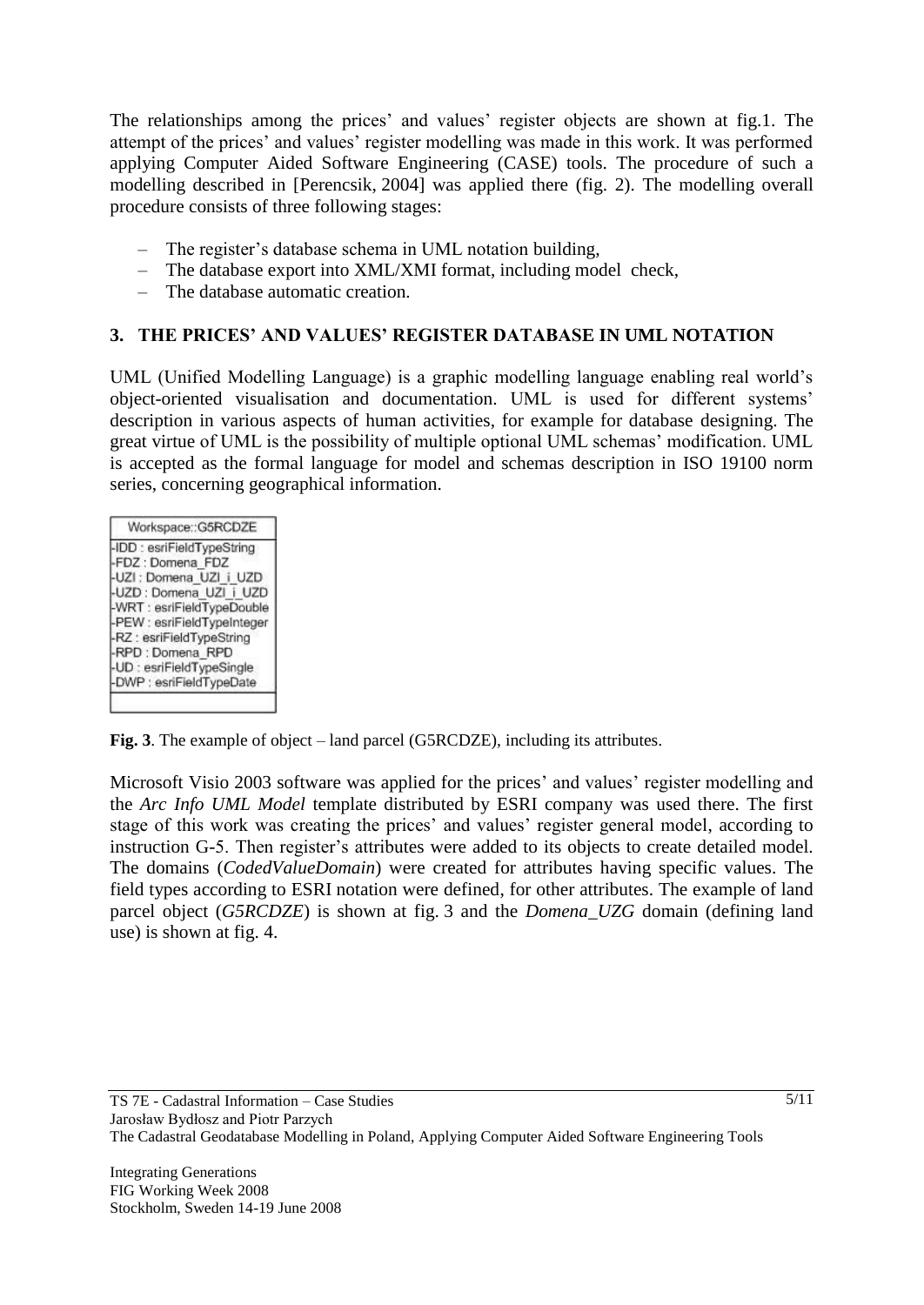| «CodedValueDomain»Domena_UZG                                                                                                                                                                                                                                                                                                                                                                                                           |
|----------------------------------------------------------------------------------------------------------------------------------------------------------------------------------------------------------------------------------------------------------------------------------------------------------------------------------------------------------------------------------------------------------------------------------------|
| +FieldType : esriFieldType = esriFieldTypeInteger<br>+MergePolicy : esriMergePolicyType = esriMPTDefaultValue<br>+SplitPolicy : esriSplitPolicyType = esriSPTDefaultValue<br>+grunty orne - R : esriFieldTypeInteger = 1<br>+sady - s : esriFieldTypeInteger = 2<br>+łaki trwałe - Ł : esriFieldTypeInteger = 3<br>+pastwiska trwałe - Ps : esriFieldTypeInteger = 4<br>+grunty rolne zab. - B-R, B-Ł, B-Ps : esriFieldTypeInteger = 5 |
| +grunty pod stawami - Wśr : esriFieldTypeInteger = 6<br>+rowy - W : esriFieldTypeInteger = 7                                                                                                                                                                                                                                                                                                                                           |

**Fig.** 4. The domain *Domena* UZG, defining land use attributes.

The next step was defining objects correspondingly to ArcGIS rules. We can generally distinguish two types of objects in ArcGIS. They are of object class and feature class. Object class is a table in the geodatabase that stores nonspatial data. In the prices' and values' register they are for example address (*G5RCADR*), document (*G5RCDOK*) or flat (*G5RCLOK*). Feature class is the collection of features with the same type of geometry and the same attributes in common. They are for example parcel (*G5RCDZE*) or building (*G5RCBUD*).



|  |  |  |  |  | Fig. 5. The modelling of flat (G5RCLOK) object in UML. |  |  |  |
|--|--|--|--|--|--------------------------------------------------------|--|--|--|
|--|--|--|--|--|--------------------------------------------------------|--|--|--|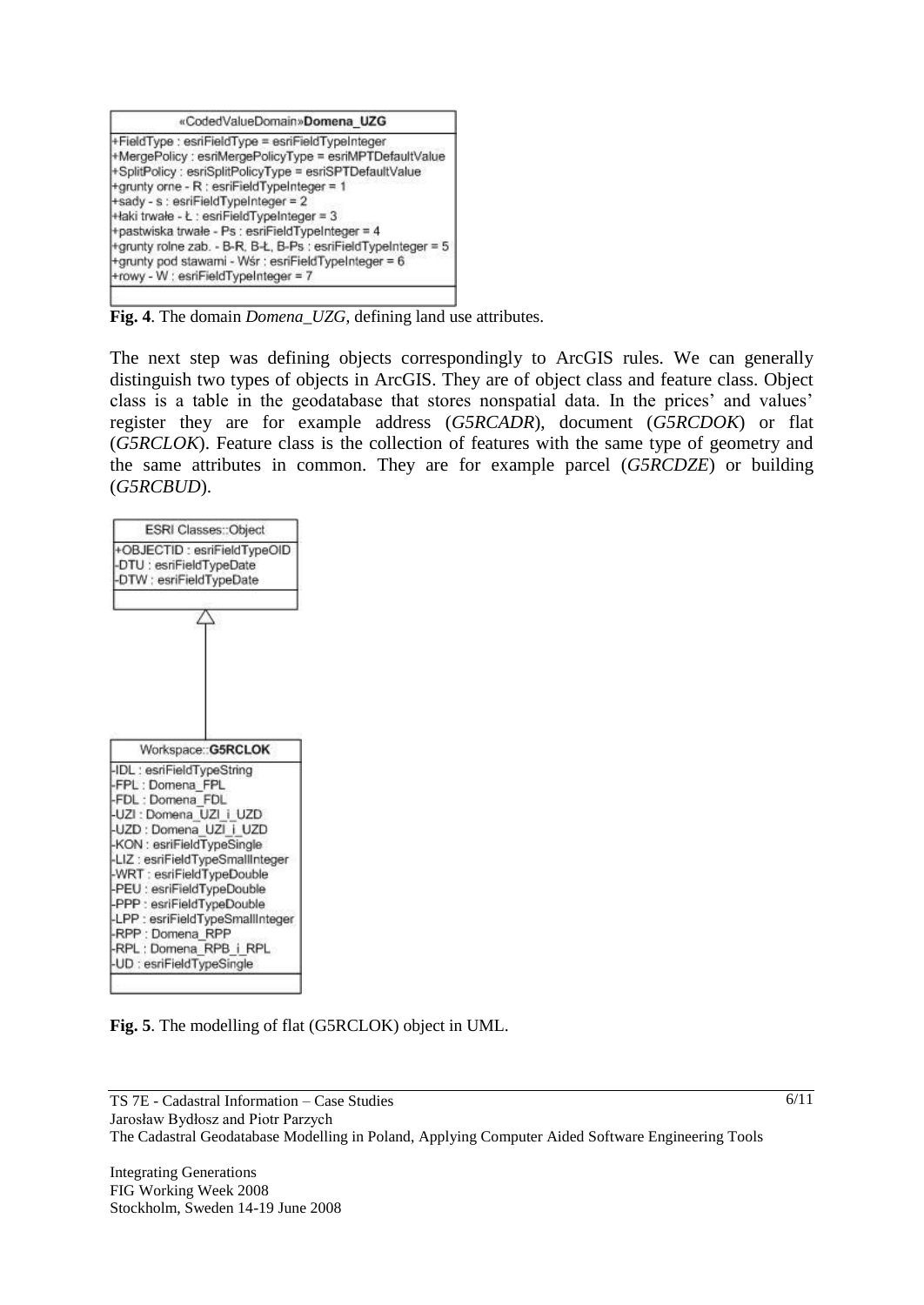The *generalization shape* link was used in the prices' and values' register modelling. Objects linked with generalization shape are correctly projected into geodatabase model build in ArcGIS. The flat (*G5RCLOK*) object modelling is shown at fig. 5. The modelling for objects with spatial reference parcel (*G5RCDZE*) and building (*G5RCBUD*) is presented at fig. 6. It was also necessary to create proper links between registers' objects in order to build proper geodatabase structure. The example of such linking between address (*G5RCADR*) and building (*G5RCBUD*) is shown at fig. 7.

#### **4. THE PRICES' AND VALUES' REGISTER DATABASE EXPORT INTO XMI/XML FORMAT**

The standards based on XML have been getting very popular lately. XML (*Extensible Markup Language*) itself is the computer language used for designing data formats. XML is very flexible, so it may be used for writing any data. With XML we may create and oversee data hierarchical structures. XMI (XML Meta-Data Interchange) is standard XML data exchange mechanism. XMI includes definitions of all used elements and enables writing XML file as an XMI file.

The database of prices' and values' register for real estates built in UML schema was checked with *SemanticsChecker* macro prepared by ESRI. When applying this macro for our model we may check semantics of the UML schema. Using uml.dtd file we can verify its compliance with ArcInfo model. The uml.dtd is a document type definition file. Generally dtd type files include information of all elements used in XML file and enable writing XML file as XMI. Using dtd file, computer program interpreting XML type file gets information on its proper structure. The uml.dtd file enables writing prices' and values' register created model in XMI format that additionally meets ArcInfo model assumptions (*ArcInfo UML model*). The correct prices' and values' register UML schema was then exported into XMI format, using *ESRI XMI Export* Add-On.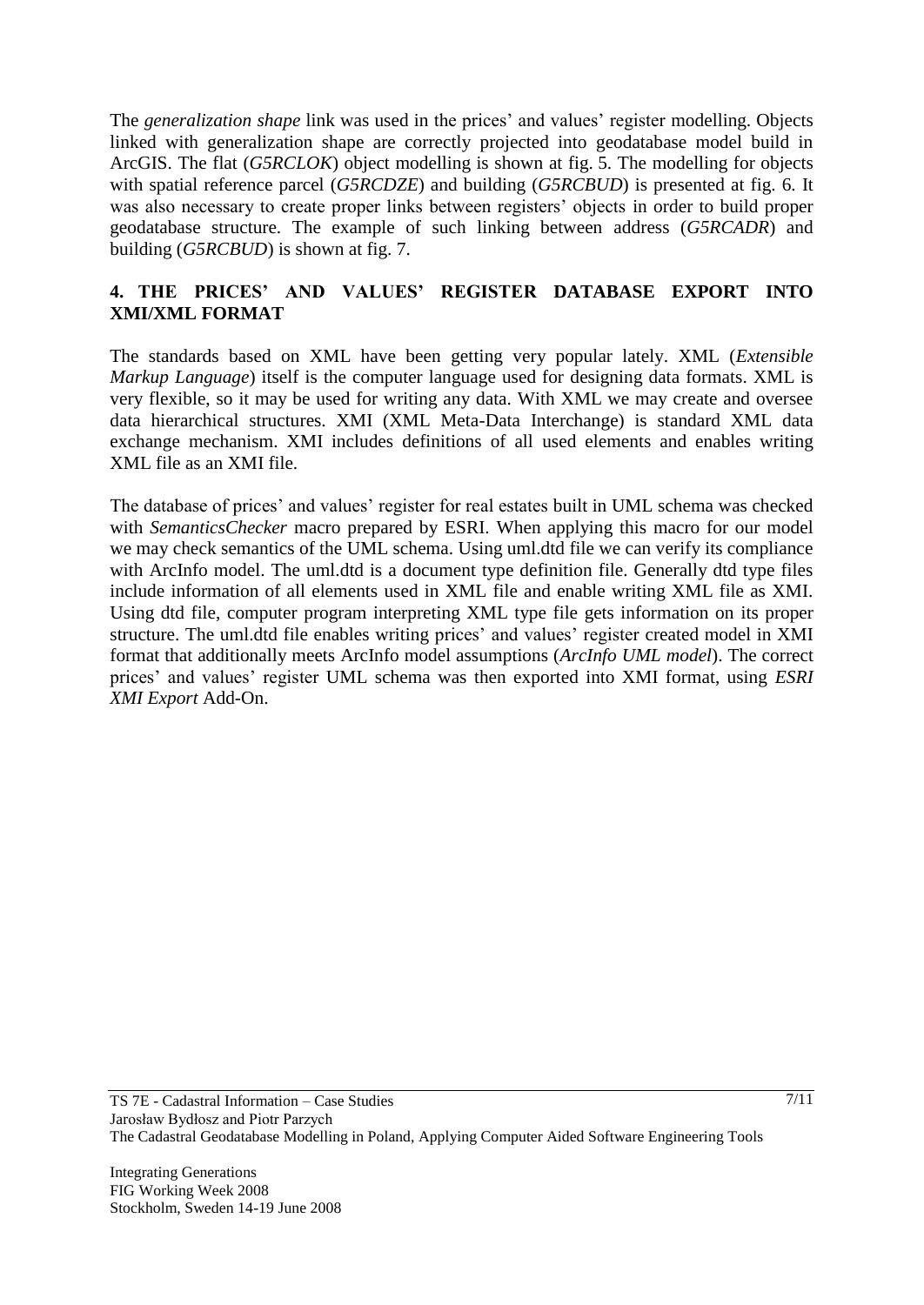

Fig. 6. The objects of spatial reference modelling.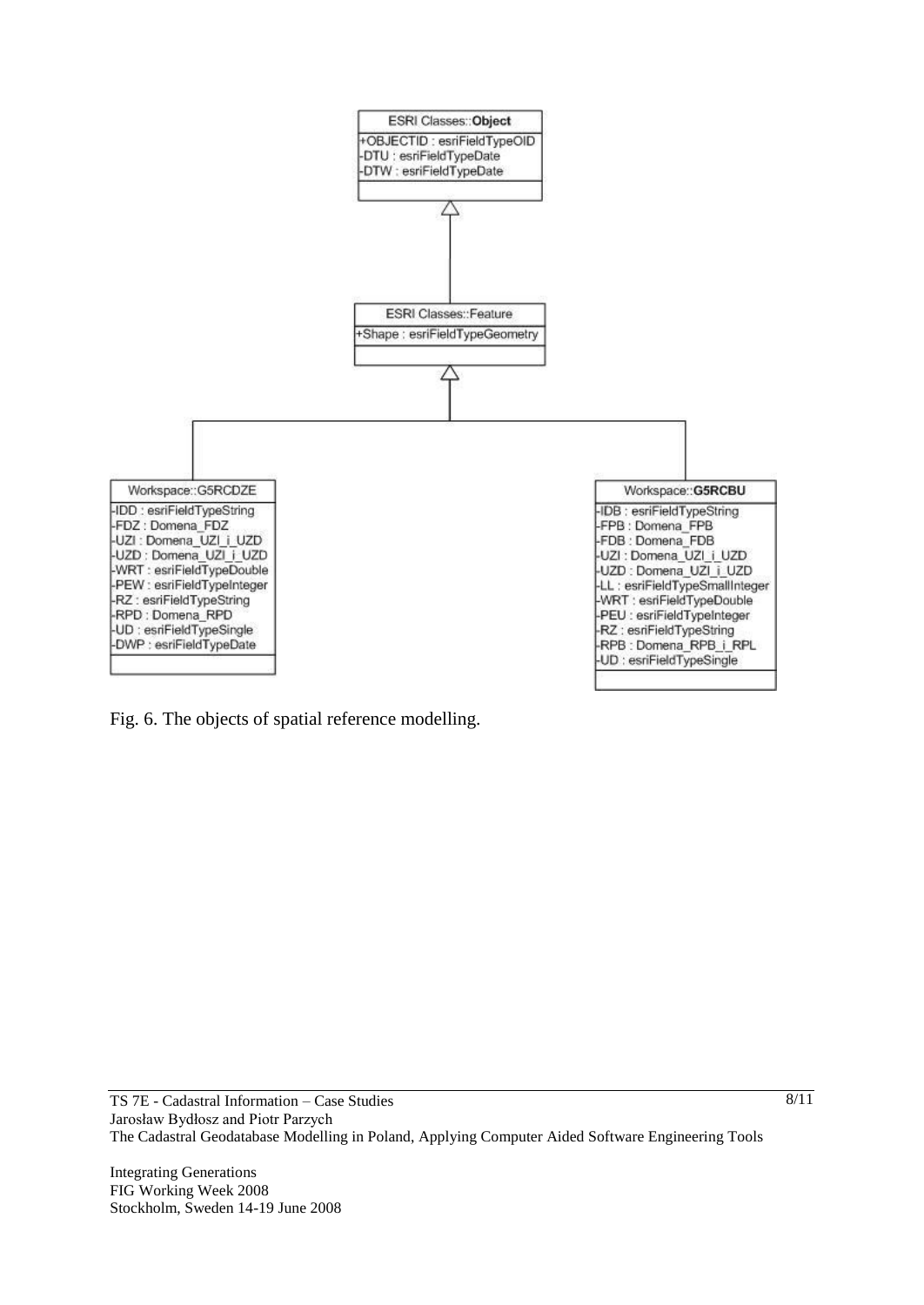

**Fig. 7**. The link between address (G5RCADR) and building (G5RCBUD).

# **5. THE DATABASE IMPORT INTO ARCGIS**

The correct prices' and values' register UML model was exported into XMI file and it was possible to import it into ArcCatalog, which is part of ArcGIS computer system. Prior to XMI file import an empty database was created with ArcCatalog. Then the XMI file of prices' and values' register UML model was imported, with application *Schema Wizard* tool.

Generally, three types of data sets were imported into database. They are the objects of object and feature class and relationships. As it is mentioned above, object class is represented by address (*G5RCADR*) or document (*G5RCDOK*), feature class objects are parcel (*G5RCDZE*) or building (*G5RCBUD*) and relationships are for example links between address (*G5RCADR*) and parcel (*G5RCDZE*) or building (*G5RCBUD*) and flat (*G5RCLOK*).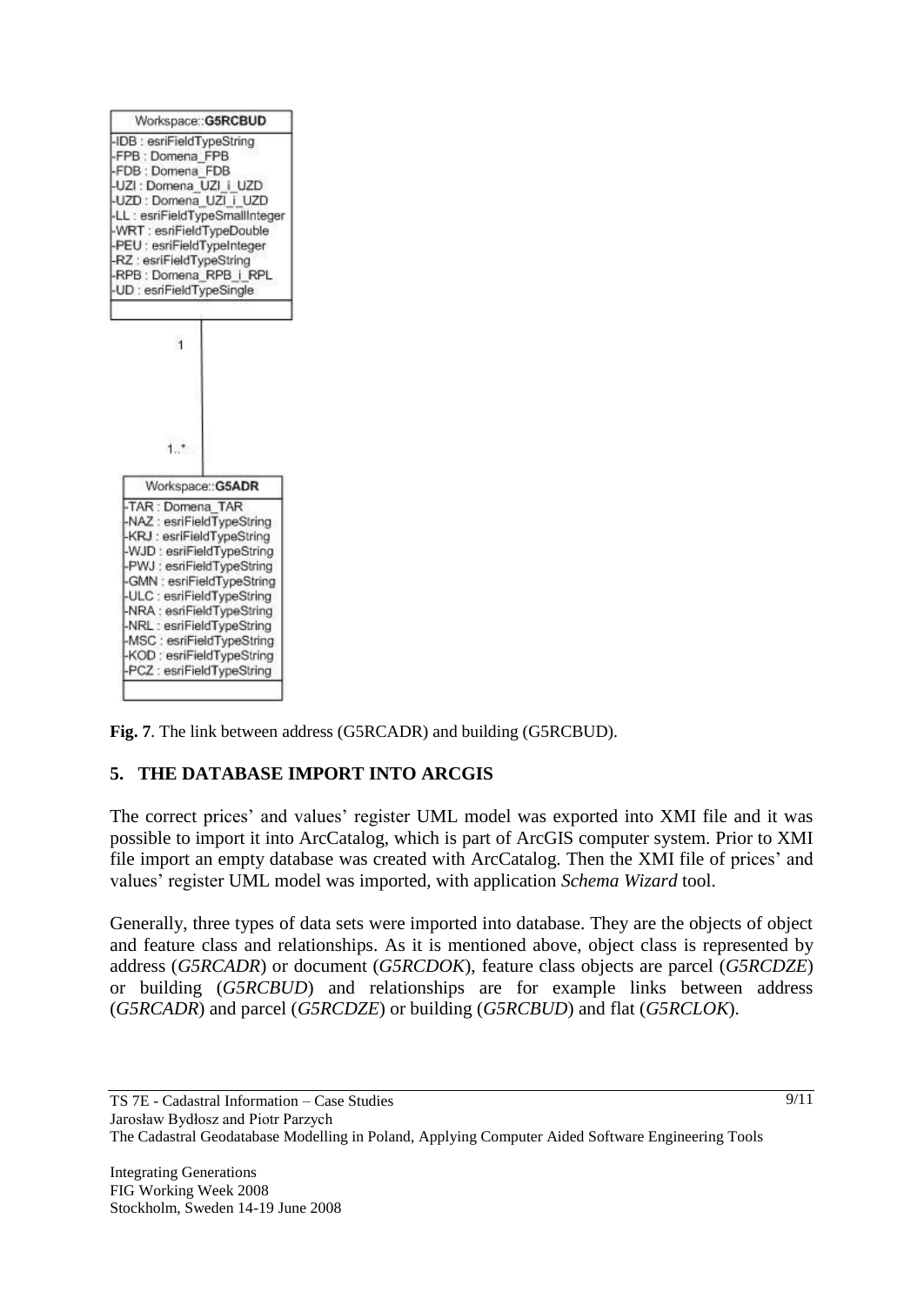It was possible to review and modify objects' attributes and relationships during import into ArcCatalog. When importing feature class objects, it was necessary to choose proper geometry type, so the polygon type was chosen.

The final result of our researches is geodatabase in mdb format, meeting designed in UML prices' and values' register structure. Such a database is ready for data and possible further processing with ArcGIS or other programs managing databases (Microsoft Access, Microsoft SQL Server, Oracle, etc). Additionally, the report concerning import process was generated into text file.

## **6. PRACTICAL COMMENTS**

The method described in the paper was applied for prices' and values' register for real estates database creation. During this geodatabase building we should take some factors into account. The prices' and values' register schema described in [Instruction, 2003] may be easily drawn with Unified Modelling Language, but it is very difficult to prepare this model in a way that it will correspond with ArcInfo software. For building such a corresponding model, it is necessary to define object class, feature class and relationships. To obtain complete prices' and values' register model, all of it objects and relationships should be taken into account. If we don't do it, we will obtain correct but not complete geodatabase for prices' and values' register for real estates.

### **REFERENCES**

Bydłosz, J., Parzych, P., The cadastral data exchange standards in Poland, FIG Working Week 2007, Strategic Integration of Surveying Services, Hong Kong SAR, China.

Dębińska, E., Cichociński P. 2006, Application of CASE tools for Geographic Information Systems databases designing, ZN AGH, Geodezja, t.12, z. 2/1 (published in Polish).

Perencsik, A., Idolyantes E., Booth, B., Anrade, J., 2004, ArcGIS 9. Introduction to CASE Tools. ESRI Press, Redlands.

The Act – in case of Real Estates' Management, 1997, (published in Polish).

The Act – Surveying and Mapping Law, 1989, (published in Polish).

The Order of Ministry of Regional Development and Buildings – in case of Ground Cadastre and Buildings, 2001, (published in Polish).

The Technical Instruction G-5, The Ground Cadastre and Buildings, 2003, Warsaw, The Main Surveying and Cartographic Bureau, (published in Polish).

UML (Unified Modelling Language), 2008, [www.uml.org.](http://www.uml.org/)

10/11